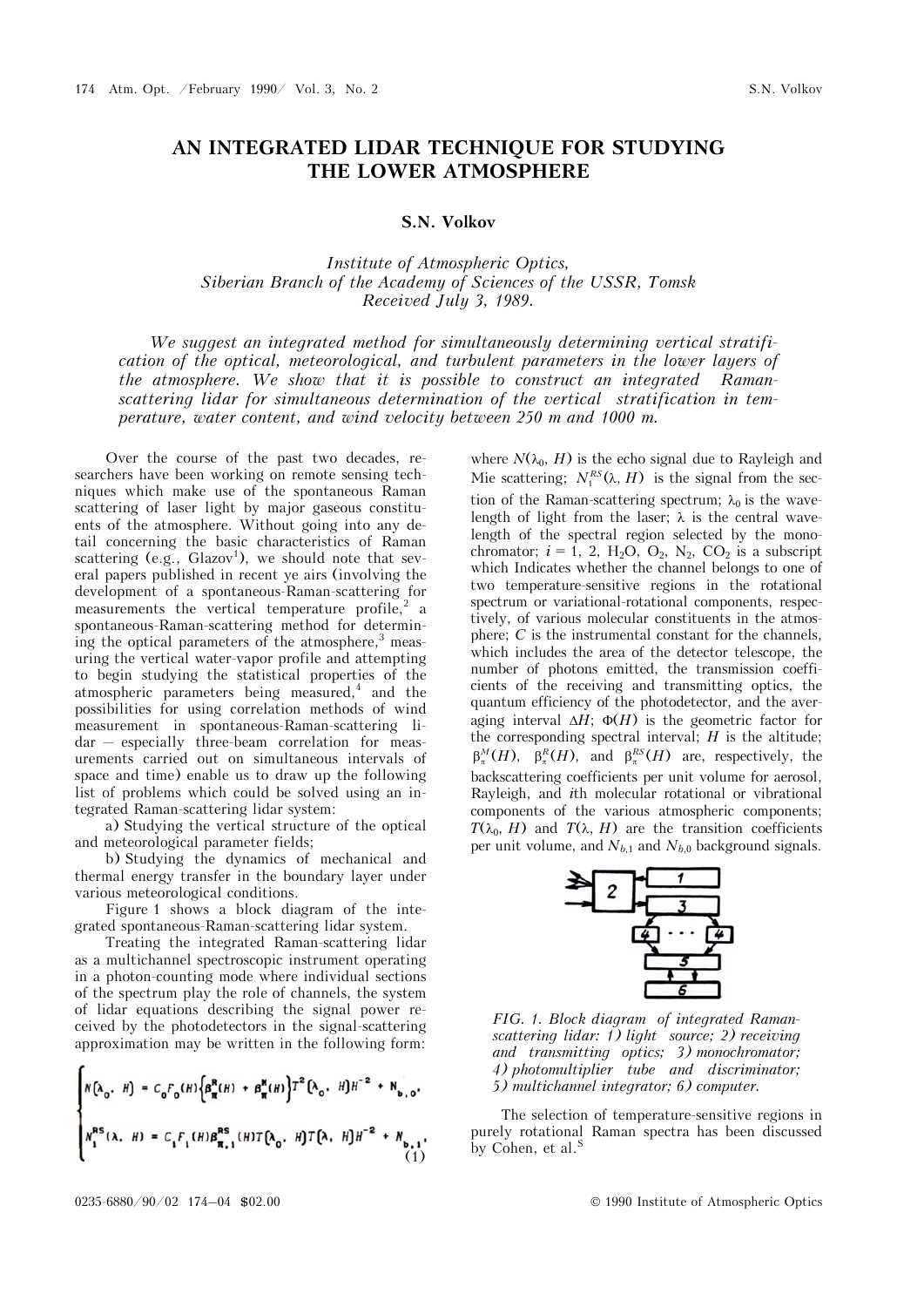Reconstruction of the profiles for the various atmospheric parameters is based on the assumption<sup>6</sup> that the optical parameters in the lower atmosphere are virtually independent of  $\lambda$  on an interval  $\Delta\lambda$ :

$$
T(\lambda + \delta \lambda) \approx T(\lambda);
$$
  
\n
$$
\beta_{\pi} (\lambda + \delta \lambda) \approx \beta_{\pi} (\lambda)
$$
 (2)

Furthermore, we assume that the contribution to the molecular scattering coefficient per unit volume in each region of the purely rotational spectrum selected is due to the same atmospheric component and occurs in the same ratio as  $\beta_{\pi}^{R}$ , i.e.,

$$
\beta_{\pi}^{\mathsf{R}} \quad (\mathcal{H}) = \gamma \left[ \beta_{\pi,1}^{\mathsf{RS}}(\mathcal{H}, T) + \beta_{\pi,2}^{\mathsf{RS}}(\mathcal{H}, T) \right], \tag{3}
$$

where  $\gamma$  and  $\gamma_k$  are constant and *T* is temperature.

The measurement of the vertical profile of the wind velocity involves the assumption that there are inhomogeneities in the atmospheric aerosol which move with the wind.<sup>7</sup> Using three spatially-separated scattering volumes and assuming the inhomogeneities to be horizontally and vertically isotropic as well as long-lived, we can determine the shift in the peak of the time correlation function (which is inversely proportional to the wind velocity) from the minimum condition

$$
\frac{\partial \rho(H, l, \tau)}{\partial \tau} = 0, \tag{4}
$$

where the  $\rho(H, l, \tau)$  are the two-point correlation coefficients at altitude H horizontal separation *l* and time shift  $\tau$ .

The Raman-scattering coefficients are approximately four orders of magnitude smaller than the aerosol scattering coefficients (for a mean visibility range of 10 km or higher). Then, under the assumption that the echo-signal measurement in the aerosol channels requires four orders of magnitude less time than the echo-signal measurement in the inelasticscattering channels, system of lidar equations (1) for the echo signals from a pulse of length  $\Delta H$  at altitude  $H$  can be cast into the following form (talking Eqs.  $(2)$ ,  $(3)$ , and  $(4)$  into account):

$$
\begin{cases}\nR_{\beta} = \gamma_{\beta} \frac{\bar{N}_{1} - N_{b}}{N_{1}^{Rs} - N_{b,1} + \gamma_{k} \left[ N_{2}^{Rs} - N_{b,2} \right]} \\
R_{TR} = \gamma_{TR} \left\{ N_{1}^{Rs} - N_{b,1} + \gamma_{k} \left[ N_{2}^{Rs} - N_{b,2} \right] \right\} \\
R_{1} = \gamma_{1} \frac{N_{1}^{Rs} - N_{b,1}}{N_{12}^{Rs} - N_{b,N_{2}}} \\
R_{T} = \gamma_{T} \frac{N_{1}^{Rs} - N_{b,1}}{N_{2}^{Rs} - N_{b,2}}\n\end{cases}
$$
\n(5)

where 
$$
R_{\beta} = R_{\beta}(H) = \frac{\beta_{\pi}^{R}(H) + \beta_{\pi}^{M}(H)}{\beta_{\pi}^{R}(H)}
$$
 is the profile of

the scattering ratio;  $R_1 = R_1(H) = \beta_{\pi,1}^{RS}(H) / \beta_{N_2}^{RS}(H)$  is the profile for the ratio of the *i*th atmospheric constituent relative to nitrogen;  $R_{TR} = R_{TR}(H)$  is the profile of the atmospheric transmission at the wavelength of the laser;  $\gamma_{\beta} = \gamma_{\beta}(H)$ ,  $\gamma_{TR} = \gamma_{TR}(H)$ ,  $\gamma_1 = \gamma_1(H)$ , and  $\gamma_R = \gamma_T(H)$  are the profiles of the normalization constants; and  $R_T = R_T(H)$  is the temperature ratio profile.

Taking our assumptions concerning the ratio of the integration time for the elastic-scattering signals to that for the inelastic-scattering signals, the following equations can be added to system (5):

$$
\rho_{12}(\tau) = \sum_{t} \sum_{t' < t} \left\{ \bar{N}_1 - N_1(t) \right\} \left\{ \bar{N}_2 - \bar{N}_2(t') \right\} / \sigma_1 \sigma_2,
$$
\n
$$
\rho_{23}(\tau) = \sum_{t} \sum_{t' < t} \left\{ \bar{N}_2 - N_2(t) \right\} \left\{ \bar{N}_3 - N_3(t') \right\} / \sigma_2 \sigma_3.
$$
\n(6)

where  $\rho_{12}(\tau) = \rho_{12}(H, l, \tau), \ \rho_{23}(\tau) = \rho_{23}(H, l, \tau)$  are matrices containing the normalized correlation coefficients for the three beams located at the vertices of a right triangle with sides  $l = l(H)$ ;  $\tau = t - t'$  is the time shift; and  $N_1(t)$ ,  $N_2(t)$ , and  $N_3(t)$  $(N_1(\lambda_0, H, t), N_2(\lambda_0, H, t), \text{ and } N_3(\lambda_0, H, t), \text{ re-}$ spectively) are the echo signals recorded from each of the three beams at time *t*;  $\bar{N}_1$ ,  $\bar{N}_2$ , and  $\bar{N}_3$ , and  $\sigma_1$ ,  $\sigma_2$ , and  $\sigma_3$  are the means and standard deviations for the signals from each of the three aerosol channels at altitude *H*. The profiles of the normalization factors are determined using equations of the following form (taking (2) into account):

$$
\gamma_{\beta}(H) = \frac{C_{1}F_{1}(H)}{C_{0}F_{0}(H)} ,
$$
\n
$$
\gamma_{TR}(H) = \frac{\gamma H^{2}}{\beta_{\pi}^{R}(H_{0})C_{1}F_{1}(H)} ,
$$
\n
$$
\gamma_{1}(H) = \frac{C_{N_{2}}F_{N_{2}}(H)}{C_{1}F_{1}(H)} ,
$$
\n
$$
\gamma_{T}(H) = \frac{C_{2}F_{2}(H)}{C_{1}\Phi_{1}(H)} .
$$
\n(7)

Under the assumption that the geometric factors are identical, the normalization profiles degenerate into constants which can be determined using the signals from the initial pulse. The situation becomes noticeably more complicated if the initial pulse is longer than 50 m (this is especially true of  $\gamma_{TR}$ , where the geometric factor appears explicitly), since it is difficult to monitor the initial parameters. The situations can be resolved if it is possible to operate